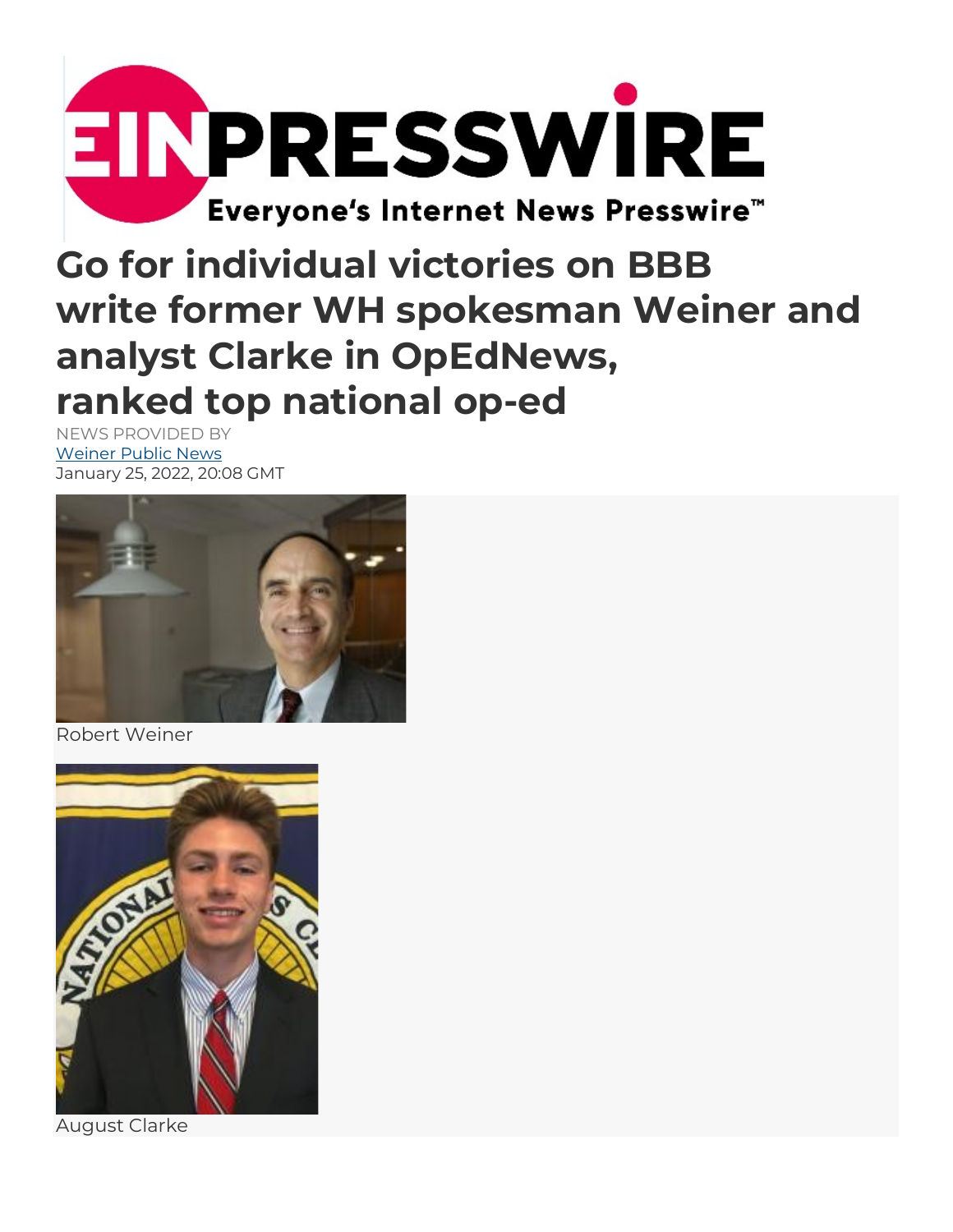WASHINGTON, DC, UNITED STATES, January 25, 2022 / EINPresswire.com/ -- "Get it done! Go for individual victories on child credit, drugs, climate, home care, pre-K, college and more," former Clinton and Bush White House spokesman and senior congressional spokesman for the Government Operations and Judiciary committees, Robert Weiner, and senior policy analyst August Clarke, wrote in a piece for OpEdNews ranked H1 as the #1 op-ed in the nation The piece was also featured by the PuLSE Institute.

Today they added, "Because of parliamentary reasons, it might have to be one bill since the only way it gets through the Senate is through reconciliation. If it's one bill, it should have clear subdivisions in the bill so that it has specifics and lawmakers like Joe Manchin and Krysten Sinema are able to amend it, will be invested in it, and will support a final vote. The House may be able to simply stand on its approval of the earlier bill and take the Senate bill as a substitute. There is absolutely nothing wrong with putting subdivisions in a major bill that make it clear that those sections can be treated separately before it goes to a final vote."

Weiner and Clarke begin the op-ed, "President Biden's one-year news conference Wednesday opened with the President talking about his 'challenges.' Obstructionists like Sen. Joe Manchin (D-W.Va.) and Sen Krysten Sinema (D-AZ) have stalled Build Back Better's progress. Weiner and Clarke, propose that now is the time for 'Democrats to act quickly and adopt a new strategy.'

They continue, "Get a victory -- on child tax credits to keep cutting child poverty by half. Get a victory on prescription price negotiating so insulin costs \$35 not \$1000. Get a victory on universal pre-K so children grow up adjusted and parents go back to paying taxes sooner. Get a victory on climate change so coal workers have green jobs and give states like West Virginia a few billion dollars just as we paid farmers in past years not to grow sugar or tobacco -- it's not a unique compromise approach to get votes. Get a victory supporting home health care so seniors are not dumped into nursing homes and our grandmothers with their glazed bored eyes do not cry and ask you, 'How do you expect me to act in a place like this?' Get a victory on college grants so we can compete with China."

They argue, "that this will enhance the 'anticipated Democratic performance in the 2022 midterms' which is 'worrying, with NBC News predicting it will be a 'shellacking' paralleling what Obama called the 2010 midterms."

They contend, "given the popularity of these issues, congressional Democrats could avoid the vast deficits this midterm is likely to create by getting Build Back Better done, even if it isn't passed in one grand sweep."

They write, "If congressional Democrats re-approach their strategy and pass each policy piecemeal then they can work with the party's current dynamics, not against it."

They go on, "Democratic moderates up for reelection in November 2022 - especially from swing districts - could use the legislative track record and the momentum of to mobilize their district's base. At the same time, progressives can finally turn out policies they've wanted all along. Not to mention, this approach allows for the building of bi-partisan support, as each individual issue is now open for amending, unlike if it were stuck in its